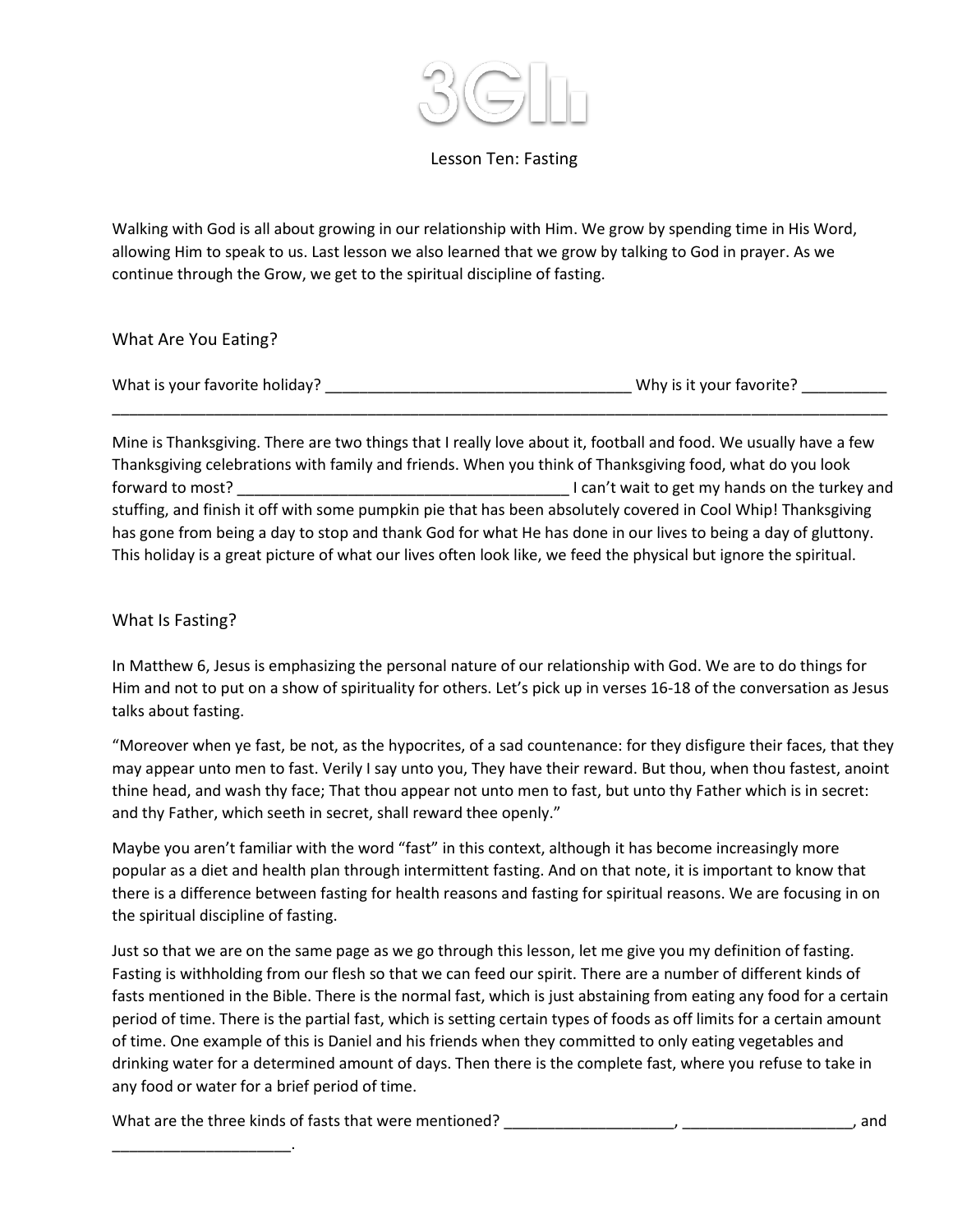DISCLAIMER!!!! I always encourage everyone to consult their physician before starting any kind of fast for the first time.

#### When You Fast

Jesus just expects us to fast. Look back up and Matthew 6:16 and write down the first four words,

"\_\_\_\_\_\_\_\_\_\_\_\_\_\_\_\_\_\_\_\_\_ \_\_\_\_\_\_\_\_\_\_\_\_\_\_\_\_\_\_\_\_ \_\_\_\_\_\_\_\_\_\_\_\_\_\_\_\_\_\_\_\_\_ \_\_\_\_\_\_\_\_\_\_\_\_\_\_\_\_\_\_\_\_ " So as

Jesus is speaking about our personal walk with God, He just assumes that fasting is a part of that walk. Just as He assumes that we will pray and give. So it isn't a question of if you or I should fast, but a matter of when.

In Matthew 9, John the Baptist's followers came to Jesus and asked Him a question about His disciples and fasting. Verses 14-15 say, "Then came to him the disciples of John, saying, Why do we and the Pharisees fast oft, but thy disciples fast not? And Jesus said unto them, Can the children of the bridechamber mourn, as long as the bridegroom is with them? but the days will come, when the bridegroom shall be taken from them, and then shall they fast." What was the question about fasting that they asked Jesus?

Jesus' answer was this, while Jesus was with them, they wouldn't fast, but when He left them, they would fast. As followers of Jesus, fasting is to be a part of our lives.

\_\_\_\_\_\_\_\_\_\_\_\_\_\_\_\_\_\_\_\_\_\_\_\_\_\_\_\_\_\_\_\_\_\_\_\_\_\_\_\_\_\_\_\_\_\_\_\_\_\_\_\_\_\_\_\_\_\_\_\_\_\_\_\_\_\_\_\_\_\_\_\_\_\_\_\_\_\_\_\_\_\_\_\_\_\_\_\_\_\_\_ \_\_\_\_\_\_\_\_\_\_\_\_\_\_\_\_\_\_\_\_\_\_\_\_\_\_\_\_\_\_\_\_\_\_\_\_\_\_\_\_\_\_\_\_\_\_\_\_\_\_\_\_\_\_\_\_\_\_\_\_\_\_\_\_\_\_\_\_\_\_\_\_\_\_\_\_\_\_\_\_\_\_\_\_\_\_\_\_\_\_\_

## Jesus Fasted!

\_\_\_\_\_\_\_\_\_\_\_\_\_\_\_\_\_\_\_\_\_\_

As always, we look to Jesus to set our example for us. After all, as His disciples our goal is to become exactly like Him! Matthew 4 records Jesus' temptation in the wilderness by the devil. The first two verse say, "Then was Jesus led up of the Spirit into the wilderness to be tempted of the devil. And when he had fasted forty days and forty nights, he was afterward an hungred." What was it that Jesus did for forty days and forty nights?

Jesus could not have been any weaker physically. But it was not His physical flesh that would give Him victory over sin and temptation, it was spiritual strength that would see Him through. Jesus had spent forty days and nights concentrating on the spiritual, and that is what saw Him through this time of temptation. There are a number of reasons that we should fast, here are a few: victory over the flesh, victory over temptation, spiritual breakthrough, the salvation of loved ones. I have done a series on this that you can watch online called *Not So Fast.* Check it out at [www.thomasosterkamp.com](http://www.thomasosterkamp.com/) if you want to dive deeper into this topic.

## What Satisfies?

Nothing physical satisfies. We pig out on Thanksgiving. We eat until we can't possibly eat anymore and what happens? In a few hours we are digging into the leftovers. Why? Because food doesn't completely satisfy. But

After forty days and nights without food, it says that Jesus got hungry. I always thought that was such an understatement. He hasn't eaten for forty days, of course He is hungry. But once I learned more about fasting, I really understood the lesson that God was trying to teach us here. When you begin a fast, you get really hungry!!! It seems like within minutes of making the decision to fast to the Lord that my appetite goes on a rampage. But after a couple of days, the hunger goes away. It returns somewhere around day 40, which signifies at that point your body is going into starvation. It was at this point when His physical body was beginning to shut down that the devil came to tempt Him.